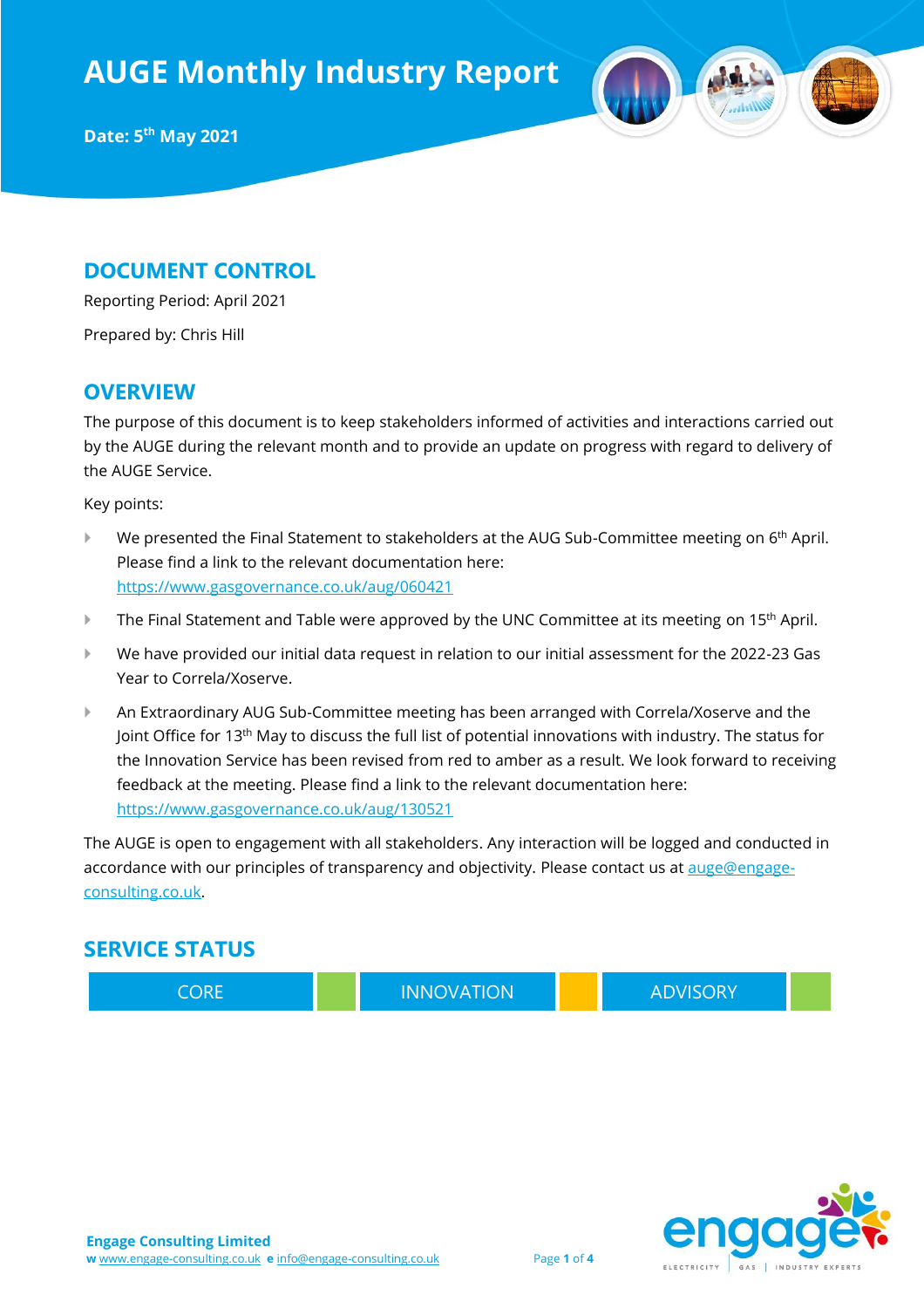

#### OTHER POINTS TO NOTE

Ofgem Consultation – "The Retail Energy Code – Proposals for version 1.1"

Industry Consultations

 We will await further information as to RECCo's progress in the development of a Theft Reduction Strategy and theft methodology and will consider any ensuing impact on our methodology for future years as

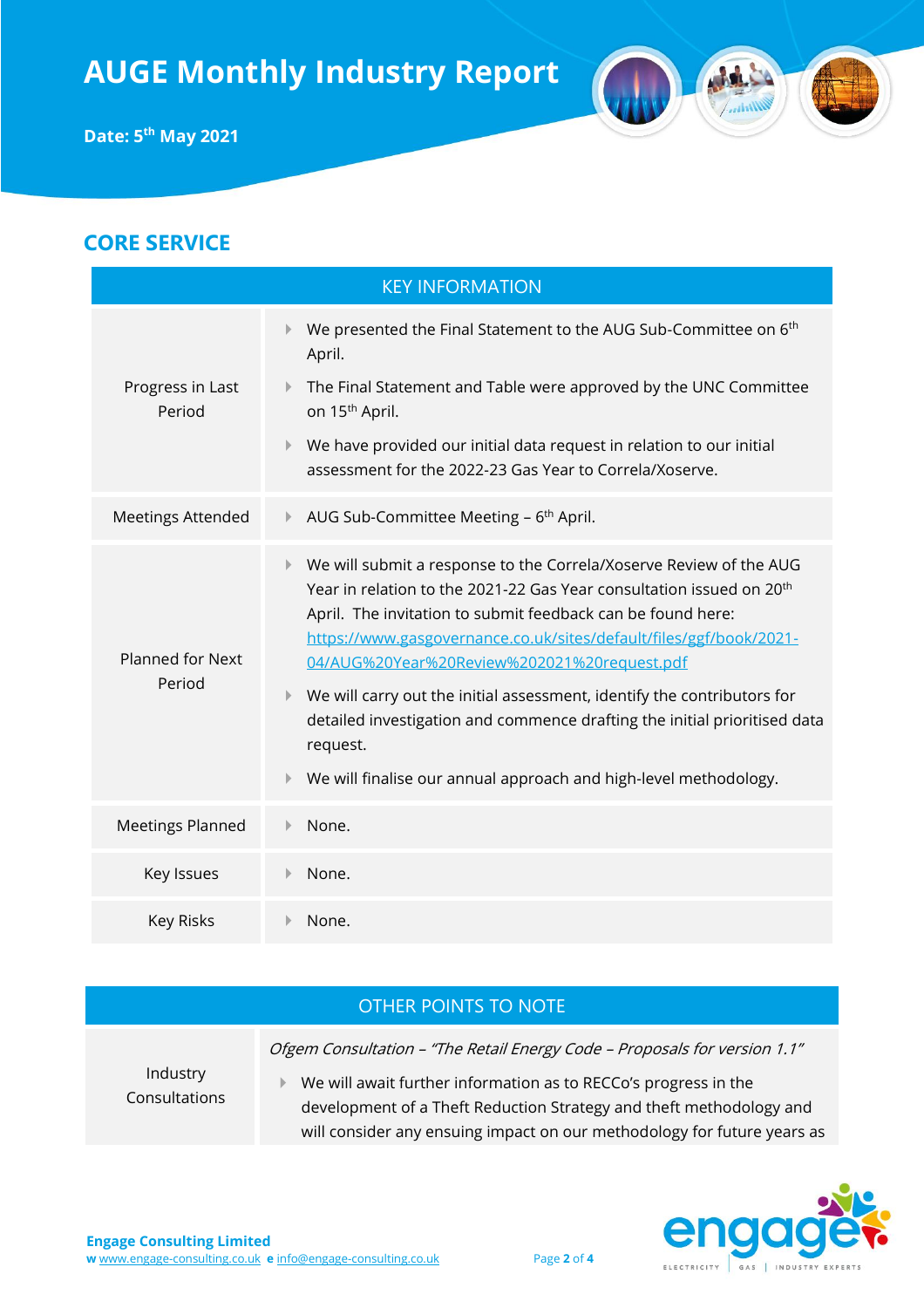

**Date: 5 th May 2021**

appropriate. We expect an impact in the 2022-23 Gas Year due to the temporary halting of the TRAS service.

## **INNOVATION SERVICE**

| <b>KEY INFORMATION</b>            |                                                                                                                                                                                                                                                                                                                                                                                                                                                                                                                               |  |  |
|-----------------------------------|-------------------------------------------------------------------------------------------------------------------------------------------------------------------------------------------------------------------------------------------------------------------------------------------------------------------------------------------------------------------------------------------------------------------------------------------------------------------------------------------------------------------------------|--|--|
| Progress in Last<br>Period        | We have confirmed, and commenced preparations for, the<br>Þ.<br>Extraordinary Sub-Committee meeting for 13 <sup>th</sup> May.                                                                                                                                                                                                                                                                                                                                                                                                 |  |  |
| <b>Meetings Attended</b>          | AUG Sub-Committee meeting $-6$ <sup>th</sup> April.                                                                                                                                                                                                                                                                                                                                                                                                                                                                           |  |  |
| <b>Planned for Next</b><br>Period | We will provide supporting slides to the Joint Office for publication<br>ahead of the Extraordinary AUG Sub-Committee meeting scheduled for<br>$13th$ May.                                                                                                                                                                                                                                                                                                                                                                    |  |  |
| <b>Meetings Planned</b>           | Extraordinary AUG Sub-Committee meeting - 13 <sup>th</sup> May to discuss the<br>full list of potential innovations with industry.                                                                                                                                                                                                                                                                                                                                                                                            |  |  |
| Key Issues                        | We have still been unable to acquire a view from industry as to their<br>Þ.<br>preferred innovation from the Top 3 identified by ourselves and<br>Correla/Xoserve. However, the Extraordinary Sub-Committee meeting<br>scheduled for 13 <sup>th</sup> May should provide further feedback, after which,<br>appropriate follow up activities will be identified and undertaken. We<br>will present the innovation investigation business case at the next<br>available AUG Sub-Committee meeting following completion of this. |  |  |
| Key Risks                         | None.                                                                                                                                                                                                                                                                                                                                                                                                                                                                                                                         |  |  |

## **ADVISORY SERVICE**

|                            | <b>KEY INFORMATION</b> |  |
|----------------------------|------------------------|--|
| Progress in Last<br>Period | None.                  |  |
| Meetings Attended          | None.<br>æ             |  |
|                            |                        |  |



er

**ELECTRICITY** 

GAS